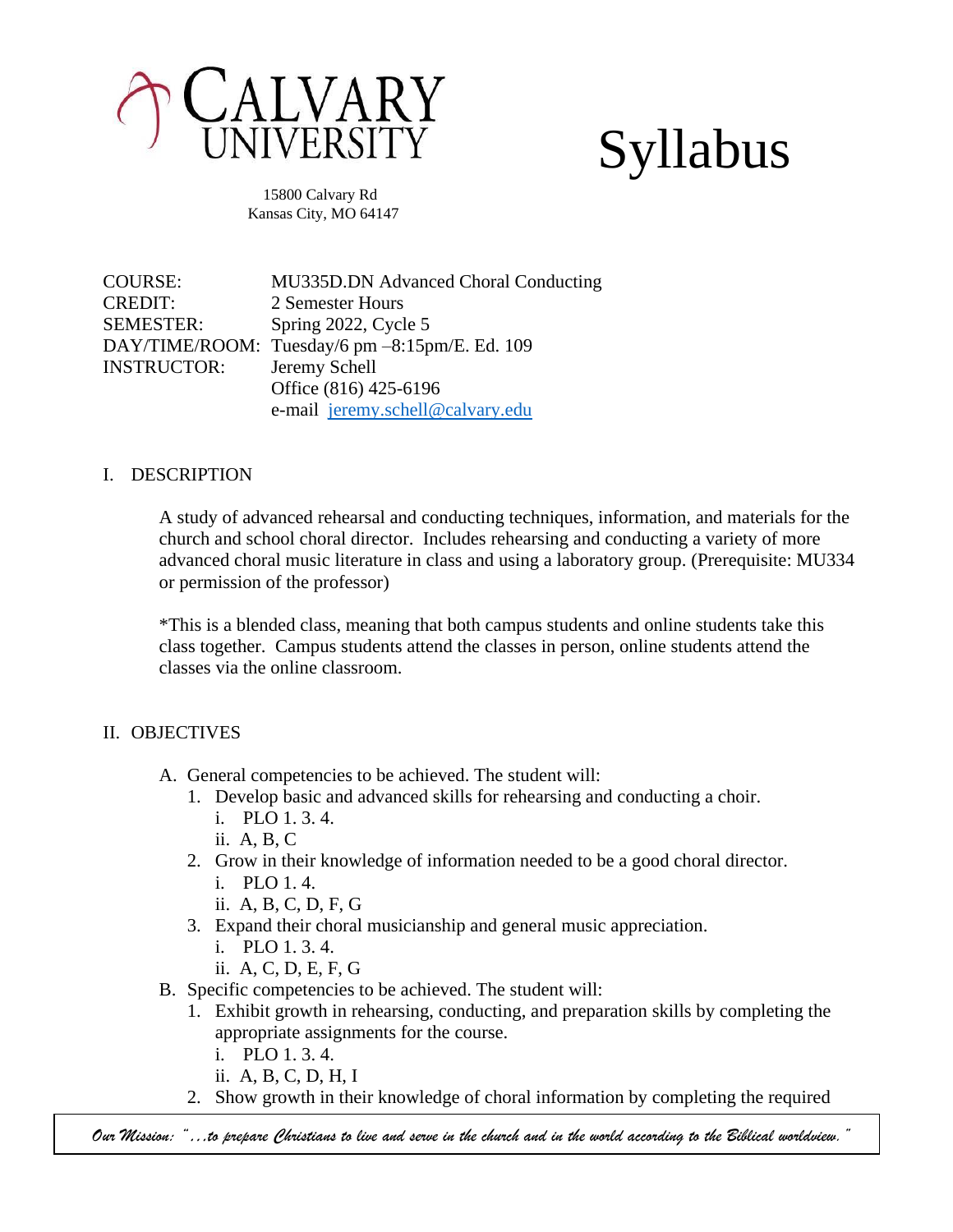reading, research, written assignments, and tests.

- i. PLO 1. 4.
- ii. A, C, F, G, H, I
- 3. Demonstrate their growing choral musicianship and general music appreciation by completing the required observations, concert attendance and listening, and the appropriate report forms.
	- i. PLO 1. 4.
	- ii. A, C, D, E, F

## III. REQUIREMENTS

- A. Conducting/rehearsing in class. Each week there will be conducting, rehearsing, and score preparation assignments that the student will need to work on outside of class to present in class for constructive help, improvement, and grading. The student is expected to spend about 1 hour per week on conducting practice.
- B. Conducting/rehearsing of a college choral group. The student will have at least one conducting/rehearsing experience this semester with one of the college choral groups. This will be arranged by the instructor.
- C. Reading. The student is expected to complete the required reading for this course. The student should plan to spend about 30 minutes per week on reading.
- D. Observation. The student is to observe 2 choral rehearsals. The instructor will arrange 2 class trips to visit and observe choral rehearsals. There will be a constructive discussion by the class following each observation. The student may receive extra credit for visiting and observing 1 additional choral rehearsal approved by the instructor. If a student cannot attend 1 of the scheduled field trips, they will need to make it up by attending another choral rehearsal approved by the instructor.
- E. Concert or performance attendance.
	- 1. The student required to attend the fine arts events of this semester.
	- 2. The student is required to attend at least 1 hour of high school choral performances at a local or regional high school choral festival or contest. The instructor will provide information on several to choose from in the KC area.
- F. Choral listening. The student is to listen to 30 minutes of high quality classical or sacred classical music from each of the 5 musical periods listed. The student is to complete a listening report form for each 30 minute segment. a) Renaissance, b) Baroque, c) Classical,  $d$ ) Romantic, e)  $20<sup>th</sup>$  Century. Recordings may be found in the college music lab, Mid-Continent Library, Kansas City library consortium, on-line, from friends, from music faculty, and other sources.
- G. Research project and oral report. The student will select a practical topic related to choral music from a list provided by the instructor. The student will research this topic and present a written report and oral presentation. More information will be provided by the instructor.
- H. Conducting final. The conducting final will be taken from the choral pieces that have been worked on and directed this semester. Given during exam week at assigned time.
- I. Written final. The student will complete a written final that will be a practical summary of the information of the semester.

### IV. METHODS

A. In-class methods will include lecture, demonstration, practice, discussion, conducting, rehearsing, listening, and oral presentations.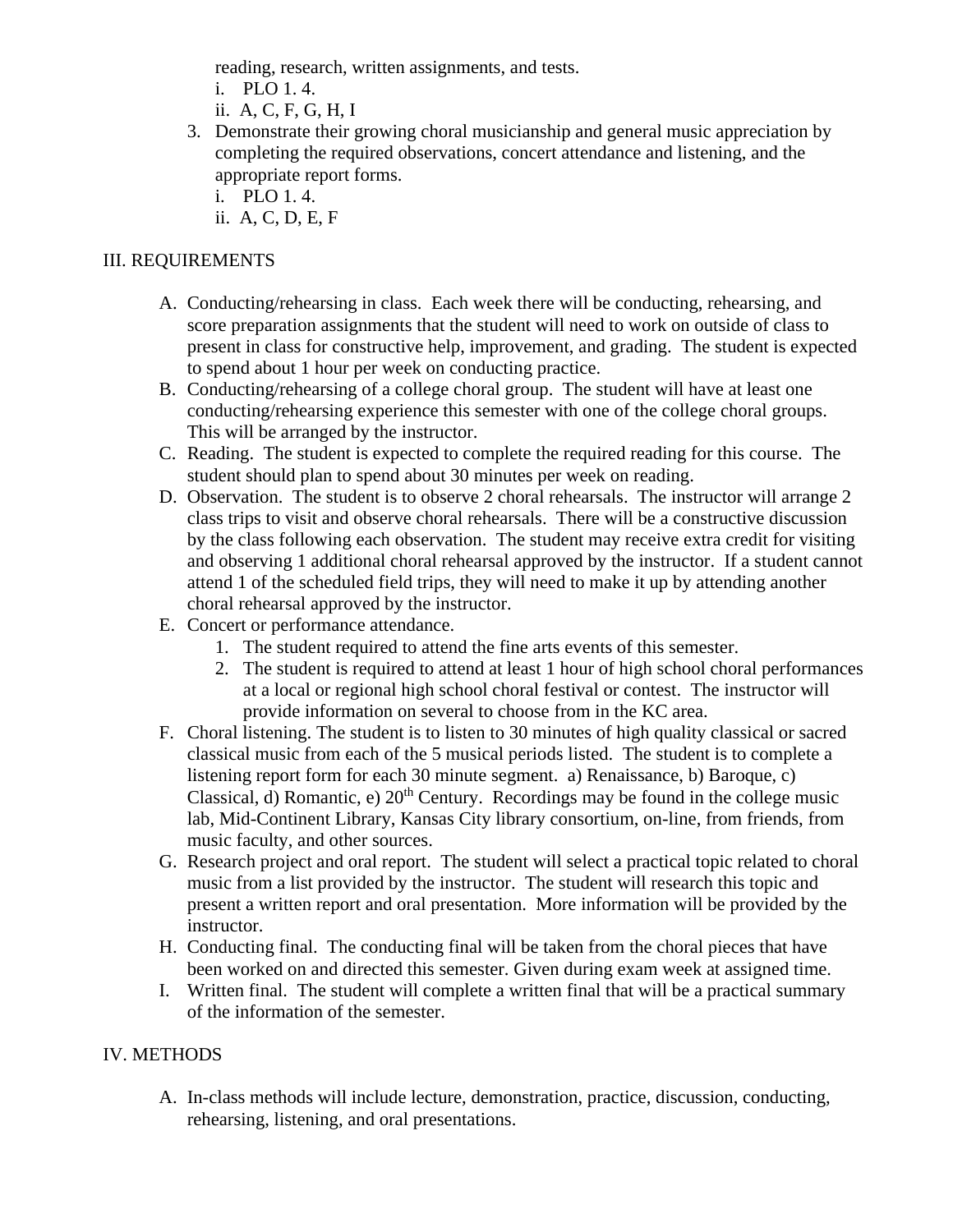B. Out-of-class methods will include personal practice, reading, observation, research, completion of projects, listening, and study.

### V. MATERIALS

- A. Green, Elizabeth. *The Modern Conductor*, 6th Edition. Also permitted: 4<sup>th</sup> and 5<sup>th</sup> editions. (Do not buy the  $7<sup>th</sup>$  edition!) Used copies are available at very reasonable cost. ISBN-13: **978-0132514811** Prentice Hall, 1996. \$70
- B. Score and CDs for *The Messiah*, an oratorio, by G.F. Handel, vocal score to be supplied by the instructor.
- C. *The Choral Score Reading Program*, workbook, G-2854, by Richard F. Grunow and Milford H. Fargo, G.I.A. Publications, Inc., Chicago, 1985. \$22.00. No isbn# Order directly from GIA at http://www.giamusic.com/. CDs for this are in the Music Department lab and are only to be used there or a nearby room.

## VI. GRADING

| Conducting, rehearsing $&$ score preparation | 45%  |
|----------------------------------------------|------|
| Research project – written $&$ oral report   | 10%  |
| Score reading workbook                       | 10%  |
| Rehearsal observations (2)                   | 5%   |
| Concert/performance attendance (6)           | 5%   |
| Choral listening                             | 5%   |
| Reading                                      | 5%   |
| Conducting/rehearsing of college music group | 5%   |
| Conducting final                             | 5%   |
| Written final                                | 5%   |
| Total                                        | 100% |

• **Assignments** are due at class time or on the date assign. Papers and reading assignments must be completed **on time**. **NO EXCEPTIONS.** 

### VII. OTHER IMPORTANT INFORMATION

The Bible is a required textbook in every course at Calvary University. To facilitate academic level study, students are required to use for assignments and research an English translation or version of the Bible based on formal equivalence (*meaning that the translation is generally word-for-word from the original languages*), including any of the following: New American Standard (NASB, English Standard Version (ESV), New King James (NKJV), or King James (KJV). Other translations and versions based on dynamic equivalence (*paraphrases, and thought-for-thought translations like NLT and NIV*) may be used as supplemental sources. Please ask the professor if you have questions about a particular translation or version.

Students with disabilities have the responsibility of informing the Accommodations Support Coordinator [\(aso@calvary.edu\)](mailto:aso@calvary.edu) of any disabling condition that may require support.

*Plagiarism is defined as copying any part of a book or paper without identifying the author. This also includes taking another person's ideas and presenting them as your own.*